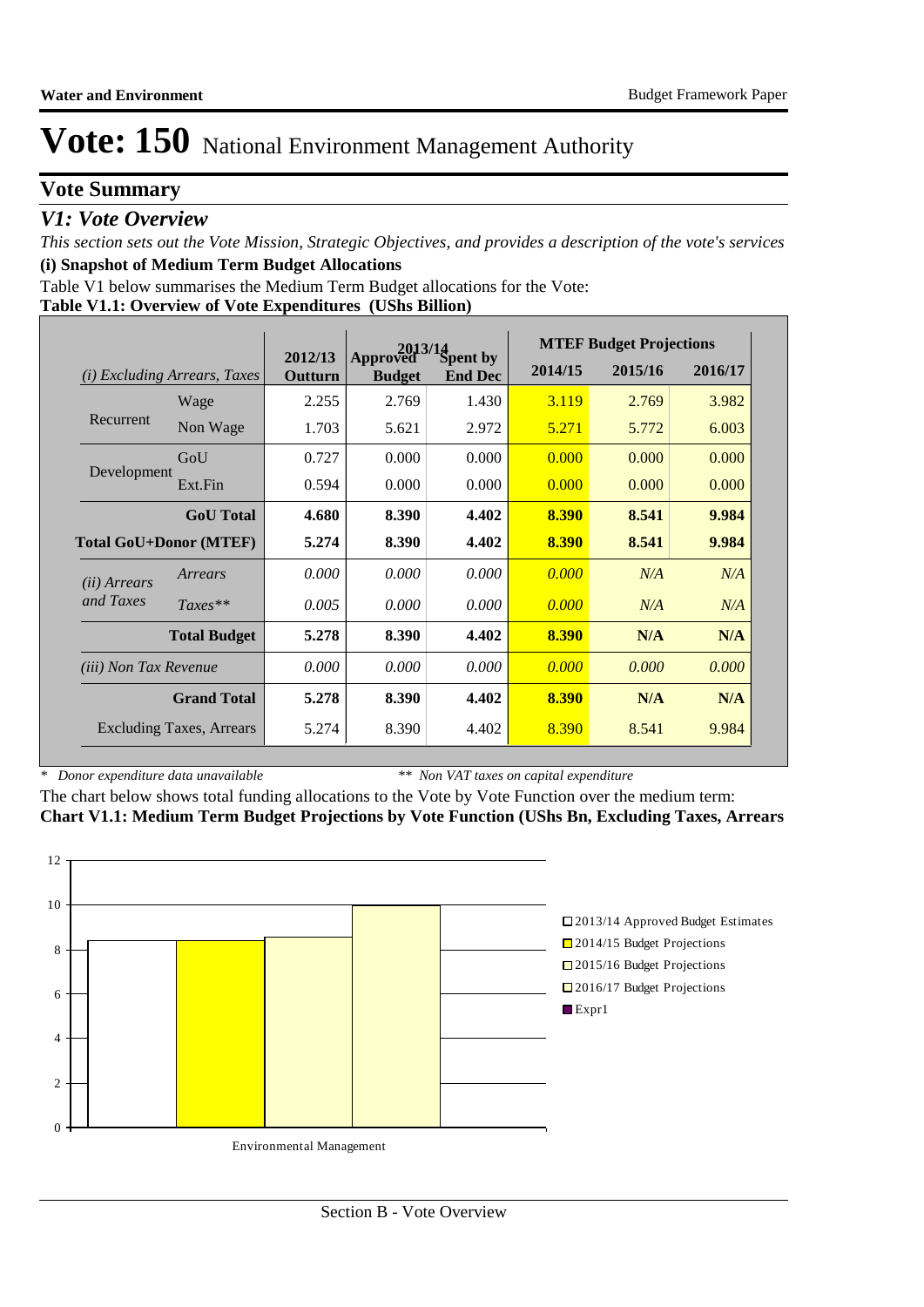## **Vote Summary**

#### **(ii) Vote Mission Statement**

The Vote's Mission Statement is:

*-"To promote and ensure sound environmental management practices for sustainable development."*

#### **(iii) Vote Outputs which Contribute to Priority Sector Outcomes**

The table below sets out the vote functions and outputs delivered by the vote which the sector considers as contributing most to priority sector outcomes.

| <b>Table V1.2: Sector Outcomes, Vote Functions and Key Outputs</b>                                                    |                                                                                                                  |                                                                                                                                                               |  |  |
|-----------------------------------------------------------------------------------------------------------------------|------------------------------------------------------------------------------------------------------------------|---------------------------------------------------------------------------------------------------------------------------------------------------------------|--|--|
| <b>Sector Outcome 1:</b>                                                                                              | <b>Sector Outcome 2:</b>                                                                                         | <b>Sector Outcome 3:</b>                                                                                                                                      |  |  |
| Increased access to quality safe water<br>and sanitation facilities for rural, urban<br>and water for production uses | <b>Improved Water Resources Assessment,</b><br>Monitoring, Planning, Regulation and<br><b>Quality Management</b> | <b>Improved Weather, Climate and Climate</b><br><b>Change Management, Protection and</b><br><b>Restoration of Environment and Natural</b><br><b>Resources</b> |  |  |
| Vote Function: 09 51 Environmental Management                                                                         |                                                                                                                  |                                                                                                                                                               |  |  |
| <b>Outputs Contributing to Outcome 1:</b>                                                                             | <b>Outputs Contributing to Outcome 2:</b>                                                                        | <b>Outputs Contributing to Outcome 3:</b>                                                                                                                     |  |  |
| None                                                                                                                  | None                                                                                                             | <b>Outputs Provided</b>                                                                                                                                       |  |  |
|                                                                                                                       |                                                                                                                  | 095102 Environmental compliance and<br>enforcement of the law.<br>regulations and standards                                                                   |  |  |

# *V2: Past Vote Performance and Medium Term Plans*

*This section describes past and future vote performance, in terms of key vote outputs and plans to address sector policy implementation issues.* 

### **(i) Past and Future Planned Vote Outputs**

#### *2012/13 Performance*

1204 environmental inspections and audits conducted out the 1200 planned focusing on oil and gas, tanneries, baseline verification and post EIA inspections, 802 EIA reports were reviewed and approved out of 800 planned and 21 Districts mentored on decentralized environment management and integration of environmental sustainability at local government level. 08 restoration activities/micro projects conducted

Quarterly IEC materials produced on oil and gas, waste management, sustainable development with focus on green economy. TV programme on dangers of environmental mismanagement was conducted

Monitoring and surveillance inspection on noise, waste dumping and wetland encroachment done on daily basis by NEMA staff and EPF and Quarterly high level inspections carried out in Eastern Uganda and Karamoja Regions.

24 EPF personnel supported to carry out their operations (surveillance monitoring and enforcement) and demonstration and reading materials (flyers, brochures, magazines,) on Green Economy and Sustainable Development produced.

17 municipalities supported to improve on solid waste management systems (Arua, Gulu, Lira, Soroti, Mbale, Tororo, Busia, Jinja, Mukono, Entebbe, Mityna, Masindi, Hoima, Fort Portal, Kasese, Mbarara, and Kabale). Support included; 9 wheel loaders for the second phase municipalities, Constriction of 3 municipal solid waste composting sites for Arua, Hoima and Masindi, 221 waste collection skips municipalities, 16 skip lifters for 8 municipalities and Capacity building for continuous improvement in efficiency and effectiveness (training and monitoring).

Registration of ENR NGOs and consultations on developing an ENR NGO directory completed. Planning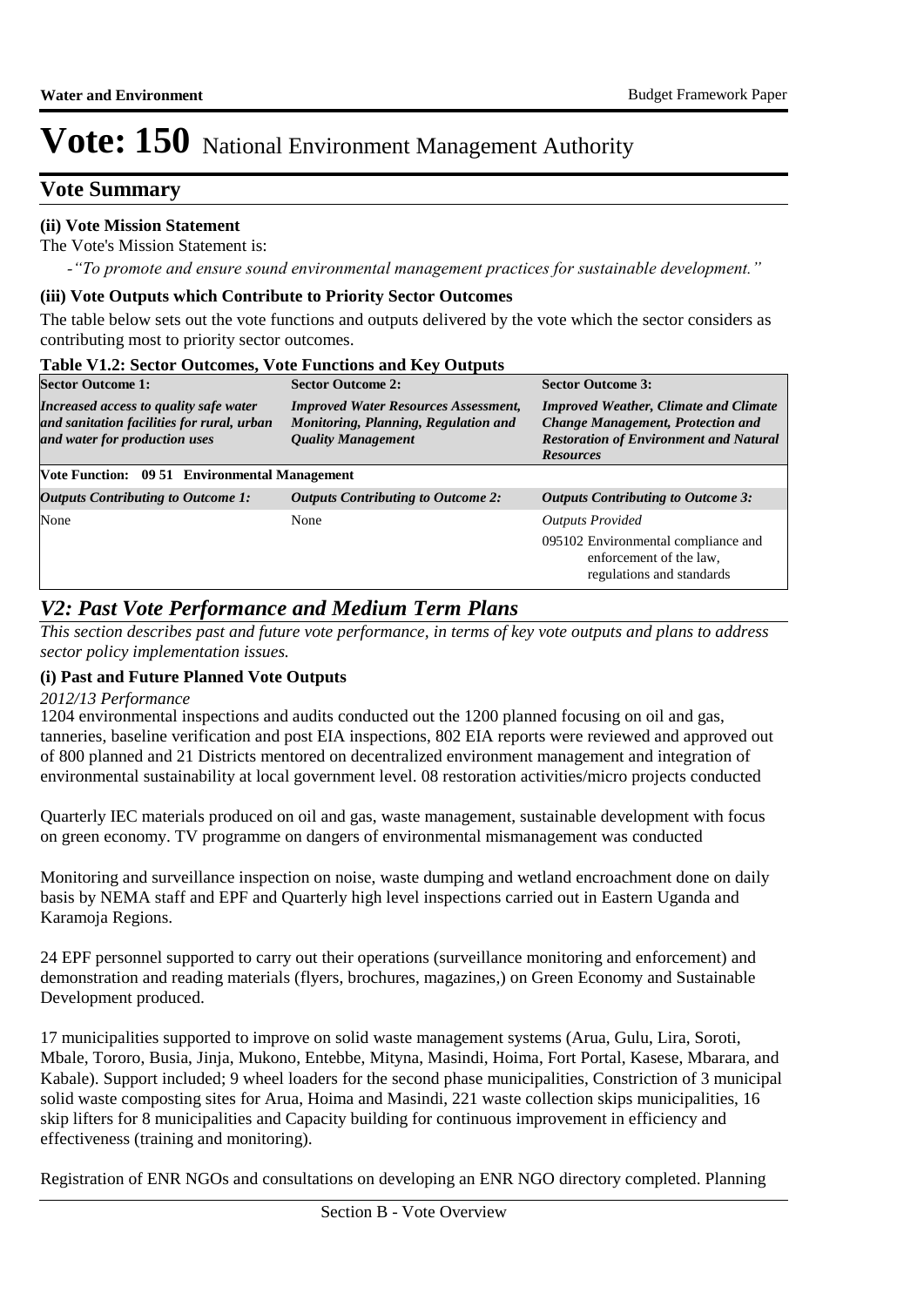## **Vote Summary**

and consultative meetings aimed at enhancing environmental mainstreaming and decentralized environment management held in 20 Districts and 6 TCs.

Collaborative networks for ENR management were strengthened and environmental sustainability integrated into 2 key priority sectors; PEPD, UBOS and companies engaged in the exploration and development of Oil and Gas.

• Corporate image building and activities aimed at increasing access to environmental information were undertaken they included: producing and distributing Christmas cards, 1000 copies of NEMA Executive calendar 2013, 300 copies of customized Diaries 2013.

• Publications in the media to commemorate the 50 years of Independence and the contribution of NEMA, • Targeted environmental information was produced and disseminated in the print media in both English and Luganda Newspapers.

#### *Preliminary 2013/14 Performance*

During the first quarter 36 Policy analysts from government Ministries, Departments and Agencies (MDAs) were trained in mainstreaming environment sustainability concerns into sectoral policies, plans, programmes and budgets, and ensuring that they are implemented and effectively monitored. Also, 35 leaders (Deans, Lecturers, and Administrators – non teaching Staff) of Busoga University) were trained on mainstreaming ESD and sustainability issues into academic & non academic programmes. Support was given to Uganda Martyrs University Nkozi to develop and register their RCE application for registration with United Nations University. Busitema University RCE was launched and various institutions and private sectors are involved.

A planning retreat was held targeting 15 participants from MFPED, NPA, MoFA, MWE, MEMD, UNDP and NEMA to define actions and strategies to expedite the drafting of post RIO+20 action plan. The retreat agreed on strategies to exploit linkages and synergies of the planned RIO+ 20 national action plan and the review of NDP and the drafting of the NDP 2 and other sector investment plans.

The National SoER 2012 was drafted, under discussion and the launch is expected by the end of December.

35 teachers (Trainer of Trainers- Tots)from Bunyoro Sub Region (mainly coordinating tutors of Bulera Core Primary Teachers College (PTC) and its catchment areas; were trained in mainstreaming ESD into the curriculum. 5 Districts were covered namely: Hoima, Masindi, Buliisa, Kiryandongo & Kibaale.

6 districts of: Masindi, Nwoya, Nebbi, Buliisa, Hoima & Ntoroko. 210 participants were trained in mainstreaming Oil and gas issues (Impact mitigation) into DDPs in the six districts.

NEMA carried out environmental baseline inspection to guide the processing of Wetlands Use Permit by Uganda Electricity Transmission Company Limited to undertake regulated activities within the fragile ecosystems of Victoria Nile banks: In the districts of Jinja, Bugiri, Iganga and Tororo for Naigombwa, Lumbuye, Kibimba and River Malaba wetlands; In the districts of Tororo, Mbale, Ngora, Soroti and Dokolo for Olweny, Olianai, Awoja, River Namatala and River Osia wetland; in the districts of Mbarara, Sheema, Bushenyi, Rubirizi and Kasese Districts for Rwizi, Rwamuganga, Lake Edward, Katarimwa-kanyoro, Kazinga Channel and River Sebwa wetland system; in the districts of Mbarara and Ntungamo for River Rwizi and River Kagera wetland system: in the districts of Kampala and Wakiso for the proposed Kampala Entebbe Express Way for the fragile ecosystems of Lubigi, Nalukolongo, Nambigirwa and Kalidubi-Kiwango wetlands.

Carried out environment inspections in the Sembabule district in the districts of Rugusuru and Ntusi, Mitooma and Buhweju districts in the wetlands of Nyamuhizi-Kagogo in Mitooma and Rwengwe,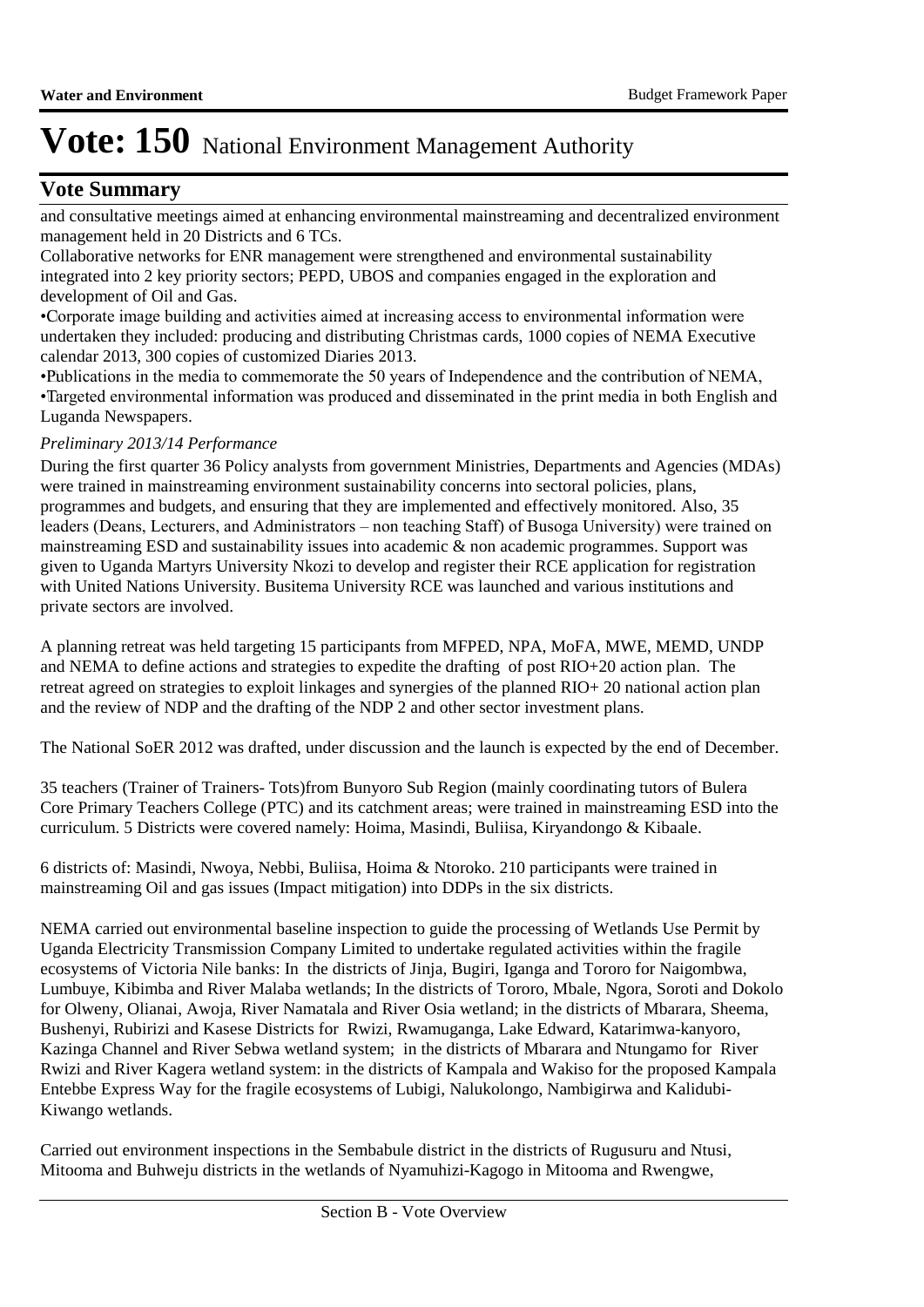### **Vote Summary**

### Kyerungu in Buhweju districts

Carried out Post EIA monitoring and compliance verification of Rosebud Flower Farm in Namulanda, Wakiso District.

In addition, more than 84 site inspections were carried out around the country and 39 of the 60 received environmental audits were cleared. 23 sites were inspected in Albertine Graben. Reviewed and approved 127 EIAs as follows: Information Communication Technology (47), Infrastructure: Roads, Renovations, Housing (22), Processing, Manufacturing Industry (13), Fuel Station (13) , Minerals, Quarry, Mining ( 12 ) Energy Production / Distribution (10) , Waste Management/Infrastructure (04), Land-use Change– Agriculture, Forestry, Livestock (02), Wildlife, Leisure, Recreation, Hotel, (02), Education Facility,  $(01)$  and Oil & Gas  $(01)$ .

Facilitated the meeting of the Policy Committee on Environment that discussed and made decision of the cancellation of land titles in wetlands, riverbank and lakeshores and restoration degraded fragile ecosystems

The EPF carried out operations aiming at restoring degraded wetlands and lake shores. These are: the degradation of Nalya wetland, Katanga wetland in Wandegeya, Nyanama wetland ecosystem, Kyengera wetland system. The EPF also monitored the Katonga River in Sembabule to establish the status of the river bank.

The EPF sensitized the public in Kisasi, Kibuli, Nsambya and Nyanama, on wetland degradation through radio and community meetings.

The EPF responded to 47 complaints on noise pollution, regulated 19 music concerts and several bars. Carried out community sensitization Barazas and enforcement in Mitooma and Buhweju districts in the wetlands of Nyamuhizi-Kagogo in Mitooma and Rwengwe, Kyerungu in Buhweju districts

One forum on development of Educational Materials on sustainable utilisation of Fragile Ecosystems was held in Bududa District. The draft IEC materials include fact sheets, posters, poems, messages, NEMA News letter Executive Calendar 2014, NEMA Diaries 2014 and Christmas Cards 2013 ready. Bududa District Technical planning committee was first trained on mainstreaming fragile ecosystems (Hilly and mountainous areas ecosystem) in district plans and budgets. After that tailored IEC materials were developed

102 DTPCs members in 2 Local Governments of Mityana and Mubende were trained on mainstreaming of fragile ecosystems in the planning and budgeting process. Community consultations and sensitization meetings conducted in 3 Local Governments of Mitooma, Sheema and Buhweju on management of fragile ecosystems. Draft materials to Enhance public awareness on oil & gas activities in the Albertine Graben were developed during the Oil and gas training for the local governments.

| <i>Vote, Vote Function</i><br><b>Key Output</b>     | <b>Approved Budget and</b><br><b>Planned outputs</b>                           | 2013/14<br><b>Spending and Outputs</b><br><b>Achieved by End Dec</b>  | 2014/15<br><b>Proposed Budget and</b><br><b>Planned Outputs</b>                                                             |
|-----------------------------------------------------|--------------------------------------------------------------------------------|-----------------------------------------------------------------------|-----------------------------------------------------------------------------------------------------------------------------|
|                                                     | <b>Vote: 150 National Environment Management Authority</b>                     |                                                                       |                                                                                                                             |
| <b>Vote Function: 0951 Environmental Management</b> |                                                                                |                                                                       |                                                                                                                             |
| Output: 095102                                      | Environmental compliance and enforcement of the law, regulations and standards |                                                                       |                                                                                                                             |
| Description of Outputs:                             | NEMA field office in the<br>Albertine Graben Equipped and<br>Operated          | NEMA field office in the<br>Albertine Graben Equipped and<br>Operated | <b>High level inspections within</b><br>the Albertine region and<br>training and gazettement of<br>environmental inspectors |
|                                                     |                                                                                | Lake Victoria Shoreline Fragile Environmental Protection Force        | undertaken                                                                                                                  |

### **Table V2.1: Past and 201/12 Key Vote Outputs\***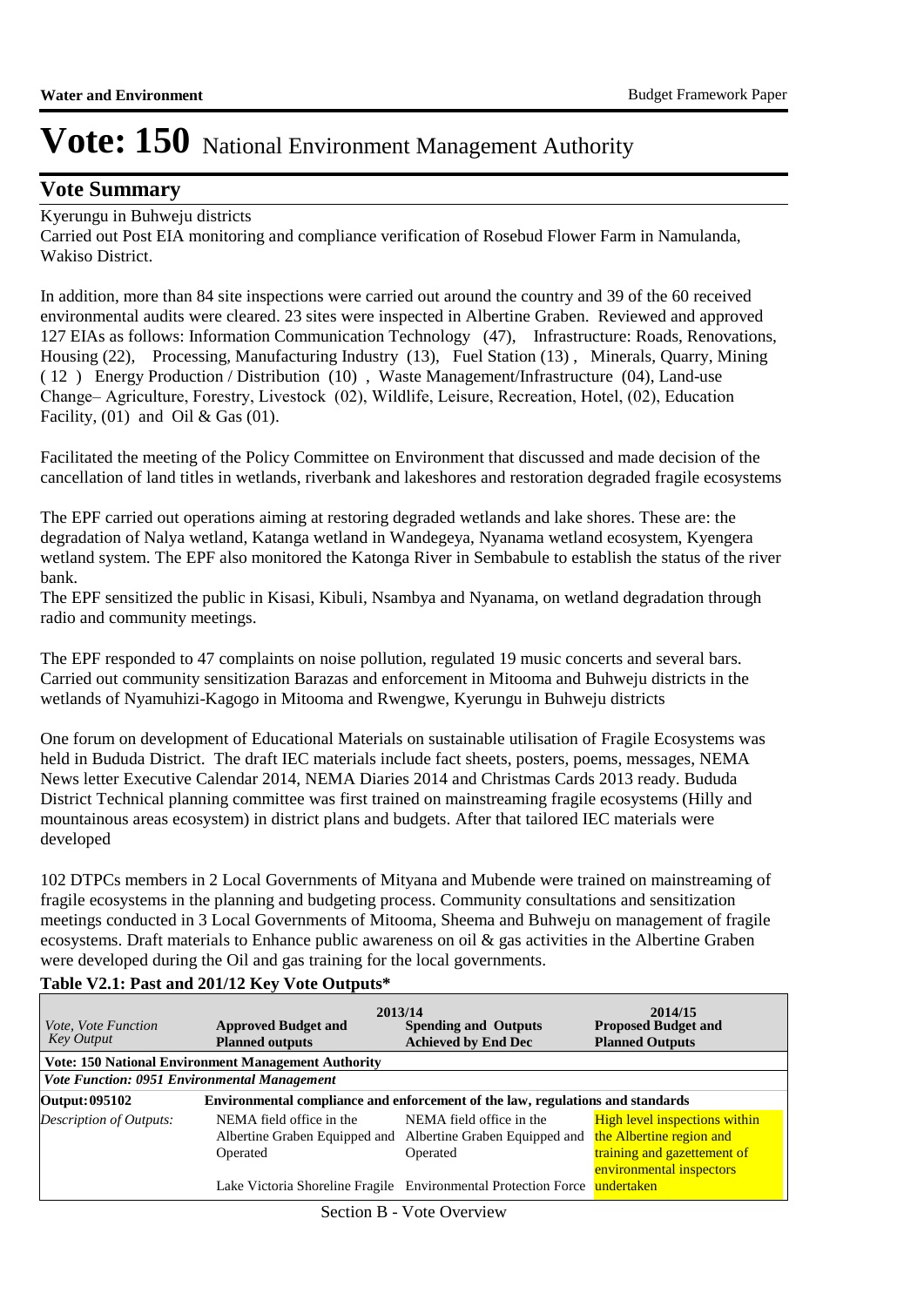# **Vote Summary**

| Vote, Vote Function<br><b>Key Output</b>                                                   | <b>Approved Budget and</b><br><b>Planned outputs</b>                                                                                                                                                                                                                                                                                                                                                                                                                                                                                                                                                                              | 2013/14<br><b>Spending and Outputs</b><br><b>Achieved by End Dec</b>                                                                                                                                                                                                                                                                                                                                                                                                                                                                                                                                                                                                                                                                                                                                             | 2014/15<br><b>Proposed Budget and</b><br><b>Planned Outputs</b>                                                                                                                                                                                                                                                                                                                                                                                                                                                                                                                                                                                                                                                                                                                                                                                                                                                                                                                                                                |
|--------------------------------------------------------------------------------------------|-----------------------------------------------------------------------------------------------------------------------------------------------------------------------------------------------------------------------------------------------------------------------------------------------------------------------------------------------------------------------------------------------------------------------------------------------------------------------------------------------------------------------------------------------------------------------------------------------------------------------------------|------------------------------------------------------------------------------------------------------------------------------------------------------------------------------------------------------------------------------------------------------------------------------------------------------------------------------------------------------------------------------------------------------------------------------------------------------------------------------------------------------------------------------------------------------------------------------------------------------------------------------------------------------------------------------------------------------------------------------------------------------------------------------------------------------------------|--------------------------------------------------------------------------------------------------------------------------------------------------------------------------------------------------------------------------------------------------------------------------------------------------------------------------------------------------------------------------------------------------------------------------------------------------------------------------------------------------------------------------------------------------------------------------------------------------------------------------------------------------------------------------------------------------------------------------------------------------------------------------------------------------------------------------------------------------------------------------------------------------------------------------------------------------------------------------------------------------------------------------------|
|                                                                                            | Ecosystems restoration project<br>commenced<br>High level inspections and train<br>environmental inspectors<br>undertaken<br>Environmental Protection Force Reviewed and approved 127<br>trained and equipped<br>Capacity in sustainable oil and<br>gas development and<br>monitoring enhanced<br>900 environmental compliance<br>audit inspections for red and<br>yellow flagged industries and<br>land uses carried out<br>480 EIA reports reviewed and<br>approved<br>Promotion of value addition<br>activities on Shea Nut in 3<br>districts of Otuke, Lira, Agago,<br>in the Shea Nut belt as an<br>incentive for protection | trained and equipped<br>172 environmental compliance<br>audit inspections for red and<br>yellow flagged industries and<br>land uses carried out<br>EIAs as follows: Information<br><b>Communication Technology</b><br>(47), Infrastructure: Roads,<br>Renovations, Housing (22),<br>Processing, Manufacturing<br>Industry (13), Fuel Station<br>(13), Minerals, Quarry,<br>Mining (12) Energy<br>Production / Distribution (10)<br>. Waste<br>Management/Infrastructure<br>$(04)$ , Land-use Change-<br>Agriculture, Forestry, Livestock<br>(02), Wildlife, Leisure,<br>Recreation, Hotel, (02),<br>Education Facility, (01) and<br>Oil & Gas $(01)$<br>Promotion of value addition<br>activities on Shea Nut in 3<br>districts of Otuke, Lira, Agago,<br>in the Shea Nut belt as an<br>incentive for protection | Capacity of EPF in response,<br>reporting and prosecution of<br>environment crimes developed<br><b>Polluter Pays Principle</b><br>regulations developed<br><b>EIA</b> guidelines for the telecom<br>sector and SEA (Strategic<br><b>Environmental Assessment</b> ) for<br>the country finalized<br>Capacity in sustainable oil and<br>gas development and<br>monitoring enhanced<br>1200 environmental compliance<br>audit inspections for red and<br>yellow flagged industries and<br>land uses including Oil and Gas<br>activities carried out<br>512 EIA reports reviewed and<br>approved<br><b>Promotion of value addition</b><br>activities on Shea Nut in 3<br>districts of Amuria, Lira and<br>Moyo, in the Shea Nut belt as<br>an incentive for protection<br>Law enforcement to prevent<br>further encroachment on lake<br>shores protection zones<br>intensified.<br><b>NEMA</b> field office in the<br><b>Albertine Graben Equipped and</b><br>Operated<br>12 Municipal composite sites<br>supported, inspected and |
| Performance Indicators:                                                                    |                                                                                                                                                                                                                                                                                                                                                                                                                                                                                                                                                                                                                                   |                                                                                                                                                                                                                                                                                                                                                                                                                                                                                                                                                                                                                                                                                                                                                                                                                  | monitored                                                                                                                                                                                                                                                                                                                                                                                                                                                                                                                                                                                                                                                                                                                                                                                                                                                                                                                                                                                                                      |
| No. of environmental<br>inspections and audits<br>carried on facilities and<br>investments | 900                                                                                                                                                                                                                                                                                                                                                                                                                                                                                                                                                                                                                               | 197                                                                                                                                                                                                                                                                                                                                                                                                                                                                                                                                                                                                                                                                                                                                                                                                              | 1200                                                                                                                                                                                                                                                                                                                                                                                                                                                                                                                                                                                                                                                                                                                                                                                                                                                                                                                                                                                                                           |
| No. of EIA reports<br>(development projects<br>approved) approved                          | 480                                                                                                                                                                                                                                                                                                                                                                                                                                                                                                                                                                                                                               | 127                                                                                                                                                                                                                                                                                                                                                                                                                                                                                                                                                                                                                                                                                                                                                                                                              | 512                                                                                                                                                                                                                                                                                                                                                                                                                                                                                                                                                                                                                                                                                                                                                                                                                                                                                                                                                                                                                            |
| No. of solid waste<br>composite sites                                                      | 09                                                                                                                                                                                                                                                                                                                                                                                                                                                                                                                                                                                                                                | 12                                                                                                                                                                                                                                                                                                                                                                                                                                                                                                                                                                                                                                                                                                                                                                                                               | 12                                                                                                                                                                                                                                                                                                                                                                                                                                                                                                                                                                                                                                                                                                                                                                                                                                                                                                                                                                                                                             |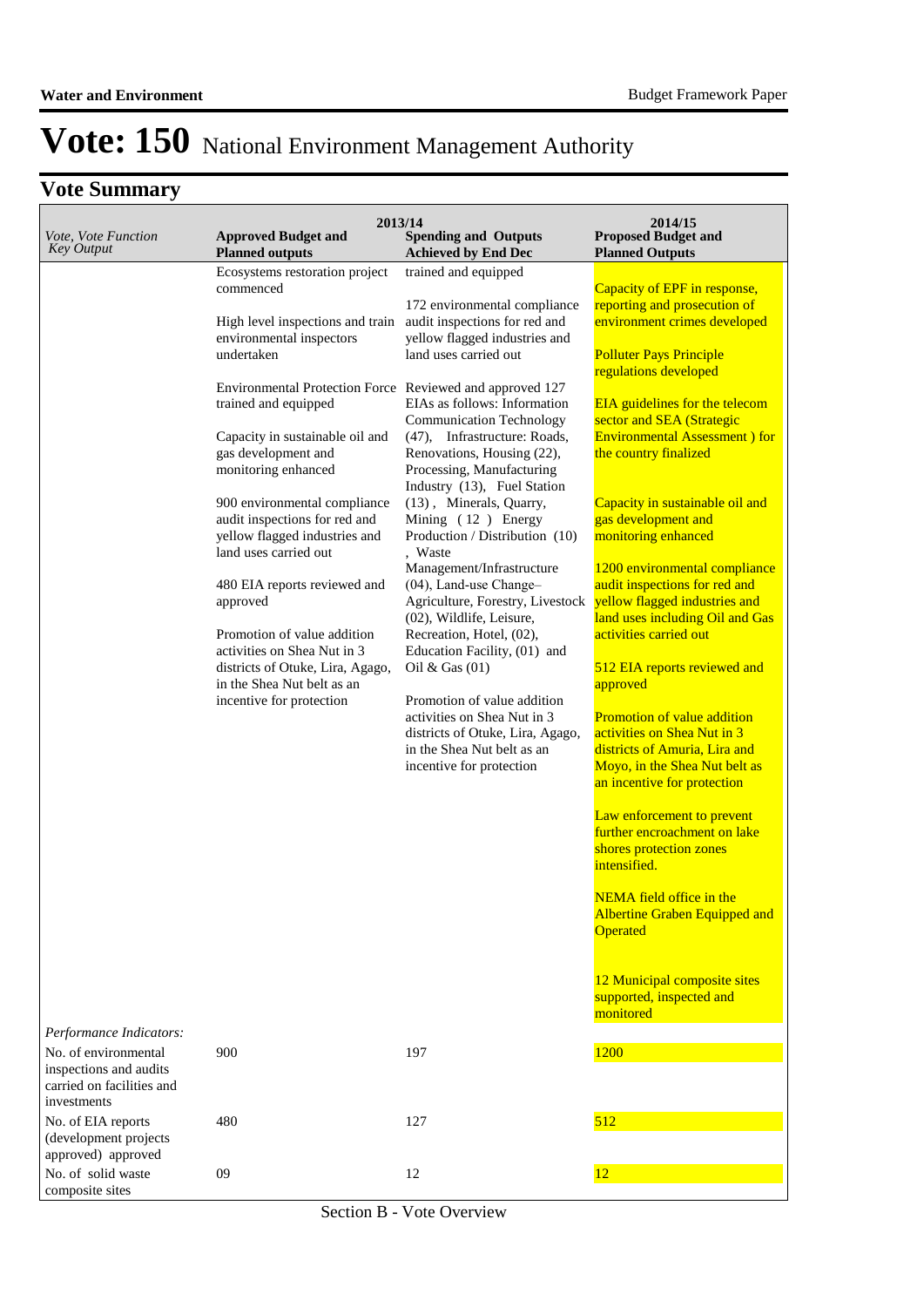## **Vote Summary**

| <i>Vote, Vote Function</i><br>Key Output                   | <b>Approved Budget and</b><br><b>Planned outputs</b> |       | 2013/14<br><b>Spending and Outputs</b><br><b>Achieved by End Dec</b> |       | 2014/15<br><b>Proposed Budget and</b><br><b>Planned Outputs</b> |                |
|------------------------------------------------------------|------------------------------------------------------|-------|----------------------------------------------------------------------|-------|-----------------------------------------------------------------|----------------|
| constructed/maintained in<br>municipalities                |                                                      |       |                                                                      |       |                                                                 |                |
| Output Cost: UShs Bn:                                      |                                                      | 1.677 | UShs $Bn$ :                                                          | 0.382 | <b>UShs Bn:</b>                                                 | 1.150          |
| <b>Vote Function Cost</b><br><b>Cost of Vote Services:</b> | $\mathbf{U}$ <i>Shs Bn:</i><br>UShs $Bn$ :           |       | 8.390 UShs Bn:<br><b>8.390</b> <i>UShs Bn:</i>                       |       | 4.402 <i>UShs Bn:</i><br>4.402 <i>UShs Bn:</i>                  | 8.390<br>8.390 |

*\* Excluding Taxes and Arrears*

*2014/15 Planned Outputs*

Under this Vote, a total of Shillings 8.39 billion is allocated and the key planned outputs during FY 2014/15 include:

1200 environmental compliance audit inspections for red and yellow flagged industries and land uses will be carried out and these include; Facility inspection, Land use inspection as well as oil and gas monitoring inspections. NEMA will also enhance capacity of EPF in response, reporting and prosecution of environment crimes, capacity of judicial officers in environmental law and enforcement and gazette and train environmental inspectors.

In relation to Oil and Gas, 2 more staff will be recruited to support the activities in the Albertine Graben. The field office will be continuously equipped and maintained. Tools for measurements and for use in inspections and monitoring in oil and gas region will be commissioned. More Laboratory equipment and chemicals will also be procured. Apart from the quarterly and routine monitoring of Oil and Gas activities, high level environmental inspections within the Albertine Graben will also be undertaken. During the course of the year, 480 EIA reports will be reviewed. 12 municipal solid waste composite sites will be managed.

During the FY, NEMA will enhance integrated sustainable Ecosystem management. Promotion of value addition activities on Shea Nut will be carried in 3 districts of Amuria, Lira and Moyo as an incentive for protection. Law enforcement to prevent further encroachment on lake shores protection zones will also be intensified and Lakeshores and catchment management plans will be developed. Technical committee meetings in EIA biodiversity, Committee on environmental practitioners, soils and pollution licenses will be held and educational materials on sustainable utilization of fragile ecosystems will be developed, produced and disseminated.

Sustainable ENR management principles will be effectively integrated and applied in all local governments. Local Governments will be supported in formulation and enforcement of ordinances and by-laws, integrate Ecosystem restoration and protection interventions into local development initiatives and also develop capacity of Local Governments and CSOs in innovative Biodiversity financing mechanisms. At sectoral level, NEMA-Lead agency network for integration of environmental sustainability concerns will be strengthened through strengthening Lead agency network for integration of environmental sustainability concerns, Holding joint Planning and coordination Meetings with key lead agencies , Developing lead agency specific guidelines for integration of environmental sustainability concerns, Training lead agencies in environmental management aspects and Participating in the development of the new National Development Plan (NDP) and Sector Development Plans (SDPs). Oil and Gas activities will be catered for by strengthening the integration of oil and gas impact mitigation in the District Local Government planning and budgeting processes (in the Albertine Graben Region), producing Economic Valuation Documents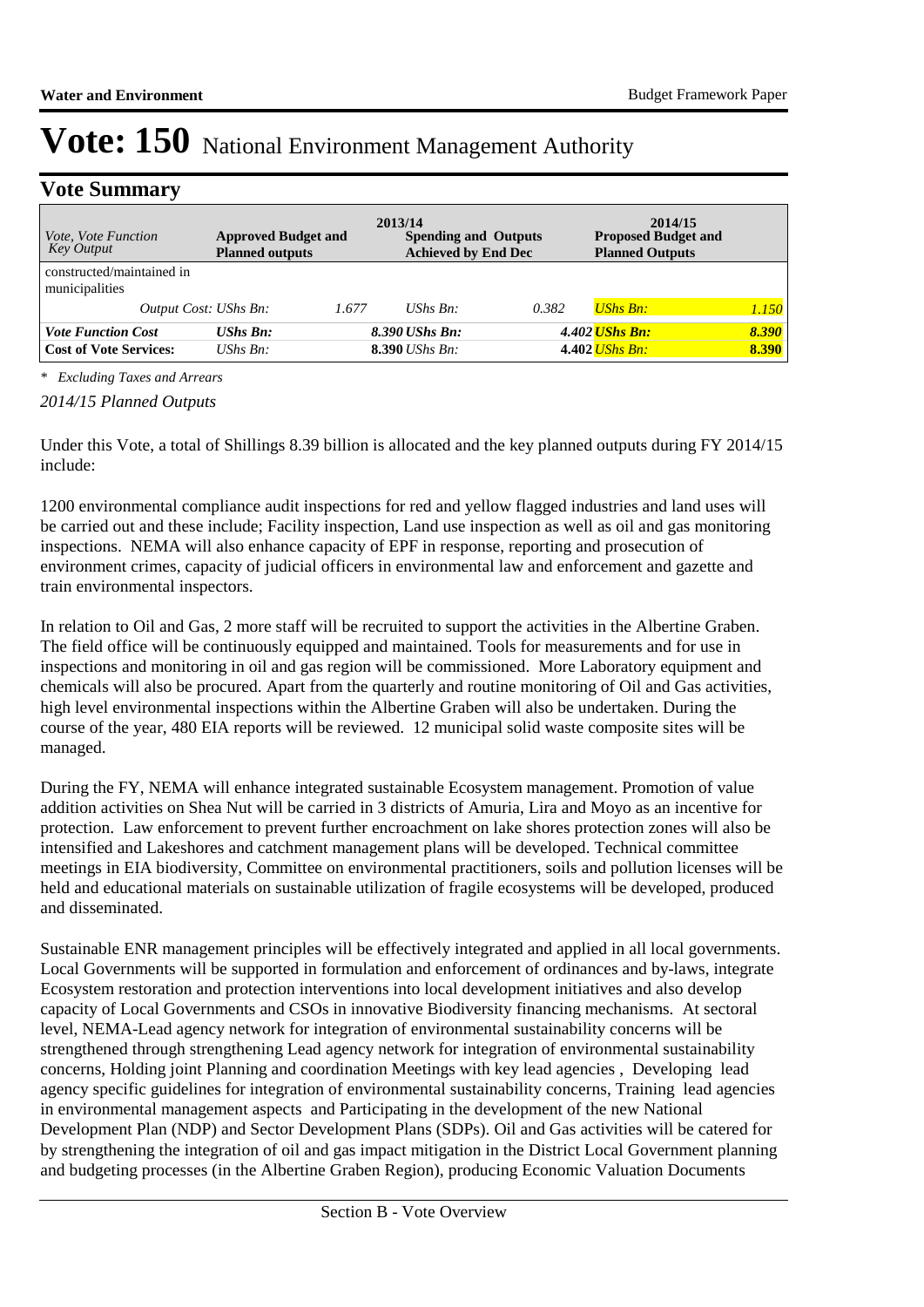### **Vote Summary**

with detailed cost-benefit analyses of biodiversity resources that have links to Oil & Gas activities and Developing economic instruments for oil and gas.

NEMA will continue to increase environmental information, education and awareness, and public participation in environmental management. In effect, the National SOER 2014 will be produced and disseminated and a number of districts will be trained in preparation and compilation of DSOER. Also, a number of trainings and awareness raising will be done accordingly: Lead agencies and corporations will be supported in sustainability reporting, environmental education in schools carried out, environmental practioners trained in key aspects of environmental management, members of Parliament sensitized and trained on environment laws, regulations and natural resource management, bankers and insurers trained on the roles of financial institutions in environment management and public education programmes on topical environmental issues developed and implemented.

In addition, NEMA will establish an environmental Gallery in the NEMA library (rocks, minerals, oil samples, etc); establish environmental thematic search guides in the NEMA library, organize quarterly regional radio and TV programmes, and issue monthly print media programs, organize World Environment Day (WED) and develop and publish IEC materials.

In relation to Oil and Gas, an information hub in NEMA Library for oil and gas will be created, public awareness will be enhanced on oil & gas activities in the Albertine Graben through production of public education materials and public awareness programs will be enhance, baseline Data on aquatic and terrestrial in oil and gas environments as priority valued ecosystem components will be collected, analyzed, updated and published.

The vote will also carry out other activities including supporting implementation of priority activities in the post Rio+20 National Action plan, create and enhance National networking partnerships for effective environmental management and sustainable development, enhance regional and sub-regional collaboration on environment and trans-boundary resources and ensure that environmental management policies, practices and standards are consistent with international norms through networks and environmental cooperation.

#### **Table V2.2: Past and Medum Term Key Vote Output Indicators\***

|                                                                          |                           | 2013/14          |                                     |         | <b>MTEF Projections</b> |         |
|--------------------------------------------------------------------------|---------------------------|------------------|-------------------------------------|---------|-------------------------|---------|
| Vote Function Key Output<br>Indicators and Costs:                        | 2012/13<br><b>Outturn</b> | Approved<br>Plan | <b>Outturn by</b><br><b>End Dec</b> | 2014/15 | 2015/16                 | 2016/17 |
| <b>Vote: 150 National Environment Management Authority</b>               |                           |                  |                                     |         |                         |         |
| Vote Function:0951 Environmental Management                              |                           |                  |                                     |         |                         |         |
| No. of solid waste composite sites                                       |                           | 09               | 12                                  | 12      | 12                      | 12      |
| constructed/maintained in<br>municipalities                              |                           |                  |                                     |         |                         |         |
| No. of EIA reports (development)<br>projects approved) approved          |                           | 480              | 127                                 | 512     | 512                     | 512     |
| No. of environmental inspections<br>and audits carried on facilities and |                           | 900              | 197                                 | 1200    | 1200                    | 1200    |
| investments                                                              |                           |                  |                                     |         |                         |         |
| <b>Vote Function Cost (UShs bn)</b>                                      | 4.685                     | 8.390            | 4.402                               | 8.390   | 8.541                   | 9.984   |
| <b>Cost of Vote Services (UShs Bn)</b>                                   | 4.685                     | 8.390            | 4.402                               | 8.390   | 8.541                   | 9.984   |

#### *Medium Term Plans*

Environmental compliance and enforcement enhanced with focus on the emerging environmental issues and development challenges like oil and gas, climate change and urban waste management; restoration of fragile ecosystems within lake Victoria shores and upper Nile; Hilly/mountainous areas, restoration of green belts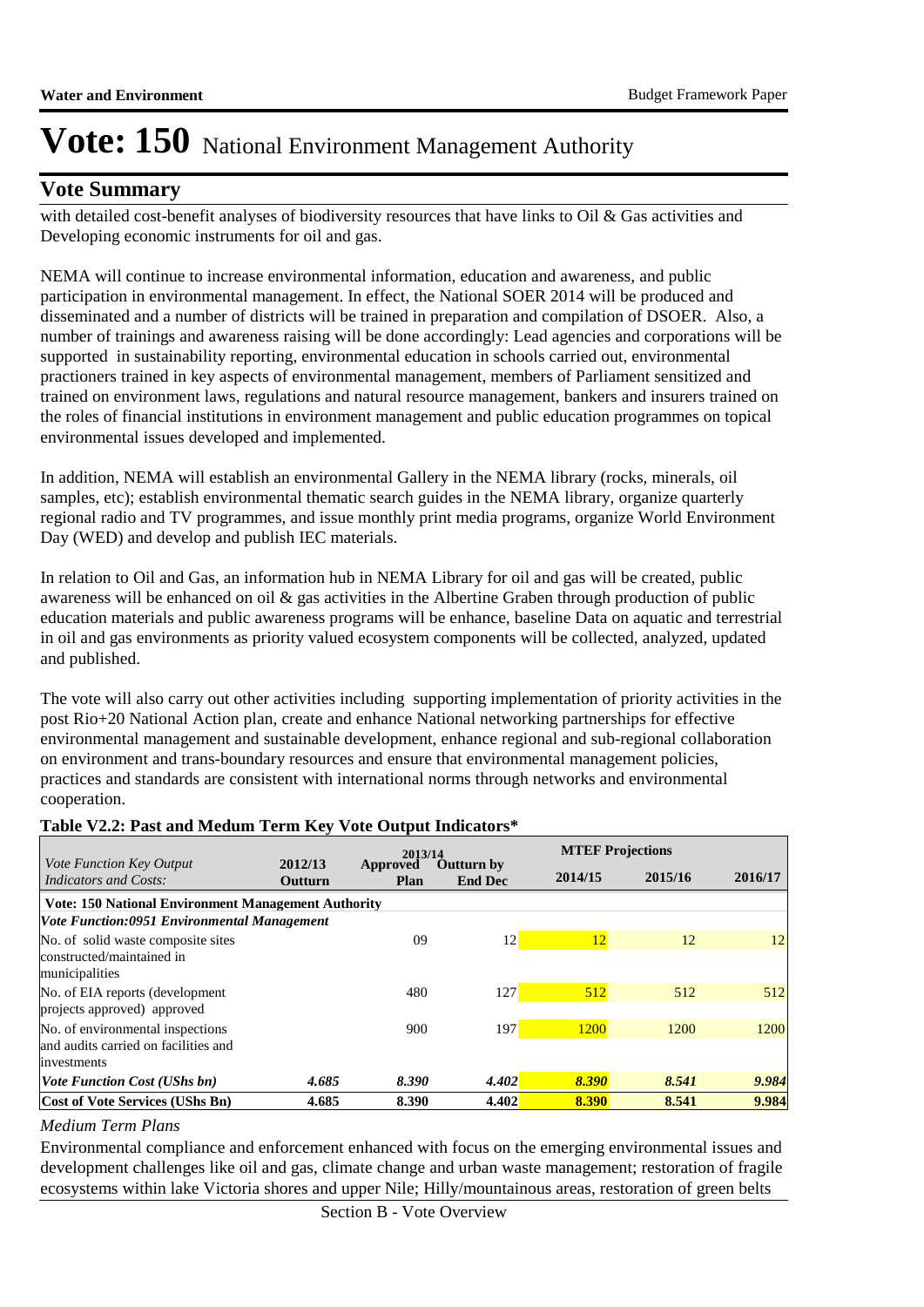## **Vote Summary**

in Mbale, Kampala, Gulu and Mbarara, valuation studies on natural resources, review of the National Environment Management policy and the National Environment Act; increased access to environmental information, education, communication and public participation, strengthening of education for sustainable development in schools, universities and communities; institutional development (retooling, equipping and training for NEMA, Lead Agencies and Local Governments) and enforcement of compliance to environmental laws and regulations.

#### **(ii) Efficiency of Vote Budget Allocations**

The vote is to spend less on consumptive items compared to outputs such as review of EIAs, carrying out facility inspections and integration of environment into all LG and central government budgets. NEMA has also increased funding to restoration activities which involves law enforcement.

#### **Table V2.3: Allocations to Key Sector and Service Delivery Outputs over the Medium Term**

|                                 | $(i)$ Allocation (Shs Bn) |                                 |     |  |          | $(ii)$ % Vote Budget |                                 |  |
|---------------------------------|---------------------------|---------------------------------|-----|--|----------|----------------------|---------------------------------|--|
| <b>Billion Uganda Shillings</b> |                           | 2013/14 2014/15 2015/16 2016/17 |     |  |          |                      | 2013/14 2014/15 2015/16 2016/17 |  |
| <b>Key Sector</b>               |                           |                                 | 1.2 |  |          |                      | $20.0\%$ 13.7% 13.6% 12.2%      |  |
| Service Delivery                |                           |                                 |     |  | $20.0\%$ |                      | $13.7\%$ $13.6\%$ $12.2\%$      |  |

#### **Table V2.4: Key Unit Costs of Services Provided and Services Funded (Shs '000)**

| <b>Unit Cost</b><br><b>Description</b>                                                                  | Actual<br>2012/13 | <b>Planned</b><br>2013/14 | Actual<br>by Sept | <b>Proposed</b><br>2014/15 | <b>Costing Assumptions and Reasons for</b><br>any Changes and Variations from Plan |
|---------------------------------------------------------------------------------------------------------|-------------------|---------------------------|-------------------|----------------------------|------------------------------------------------------------------------------------|
| Vote Function:0951 Environmental Management<br>solid waste<br>composite sites<br>constructed/maintained |                   | 16,667                    | 12,500            | 12.500                     | Un planned but important international<br>travels constrain this budget line       |
| Seminars for ENR<br>integration in LGs                                                                  |                   | 2.500                     | 2.500             | 2.333                      | Funds realeased as planned and 100%<br>utilization                                 |
| Environmental<br>inspections and audits                                                                 |                   | 278                       | 278               | 250                        | Funds realeased as planned and 100%<br>utilization                                 |
| EIA reports reviewed                                                                                    |                   | 313                       | 250               | 293                        | Funds will be released as planned                                                  |

#### **(iii) Vote Investment Plans**

The vote does not have any expenditure item over 1bn

#### **Table V2.5: Allocations to Capital Investment over the Medium Term**

|                                           | $(i)$ Allocation (Shs Bn) |     |                                 |     | $(ii)$ % Vote Budget |         |                                 |  |
|-------------------------------------------|---------------------------|-----|---------------------------------|-----|----------------------|---------|---------------------------------|--|
| <b>Billion Uganda Shillings</b>           |                           |     | 2013/14 2014/15 2015/16 2016/17 |     |                      |         | 2013/14 2014/15 2015/16 2016/17 |  |
| Consumption Expendture (Outputs Provided) | 8.4                       | 8.4 | 8.9                             | 9.9 | $100.0\%$            |         | $100.0\%$ $100.0\%$ $100.0\%$   |  |
| Investment (Capital Purchases)            | 0.0 <sub>l</sub>          | 0.0 |                                 |     | $0.0\%$              | $0.0\%$ |                                 |  |
| <b>Grand Total</b>                        | 8.4                       | 8.4 | 8.9                             | 9.9 | $100.0\%$            |         | $100.0\%$ $100.0\%$ $100.0\%$   |  |

The vote does not have any expenditure item over 1bn

#### **Table V2.6: Major Capital Investments**

#### **(iv) Vote Actions to improve Priority Sector Outomes**

During the FY and the medium term the vote will continue lobbying for ENR conditional grants and increased local government allocations to the entire ENR sector. Also the vote will start establishment of District Environment Fund from the National Environment Fund (NEF) and other sources. Strengthening the monitoring of oil and gas activities in the Albertine Graben will be a major activity in the FY. NEMA will also continue maintenance of the 12 composite sites for urban solid waste management. NEMA will also spearhead development and enforcement of bylaws and ordinances in local governments. The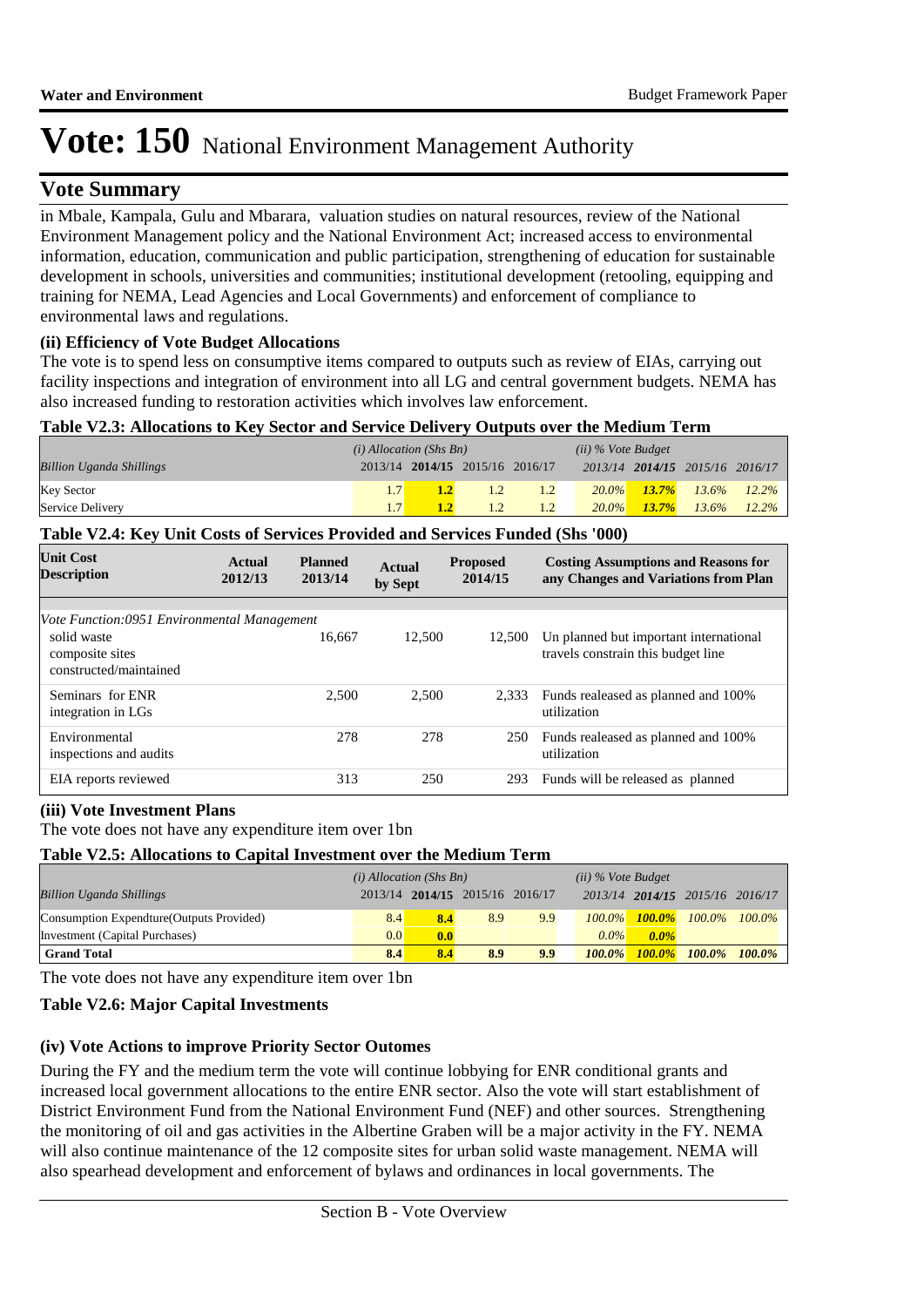## **Vote Summary**

established EPF will continue to help enforce all the relevant legislations.

|                                                                                                                              | <b>Table V2.7: Priority Vote Actions to Improve Sector Performance</b>                                                                                                  |                                                                                                                                                                                                                                                                                   |                                                                                                                                                                                                         |
|------------------------------------------------------------------------------------------------------------------------------|-------------------------------------------------------------------------------------------------------------------------------------------------------------------------|-----------------------------------------------------------------------------------------------------------------------------------------------------------------------------------------------------------------------------------------------------------------------------------|---------------------------------------------------------------------------------------------------------------------------------------------------------------------------------------------------------|
| 2013/14 Planned Actions:                                                                                                     | 2013/14 Actions by Sept:                                                                                                                                                | 2014/15 Planned Actions:                                                                                                                                                                                                                                                          | <b>MT Strategy:</b>                                                                                                                                                                                     |
|                                                                                                                              | Sector Outcome 3: Improved Weather, Climate and Climate Change Management, Protection and Restoration of<br><b>Environment and Natural Resources</b>                    |                                                                                                                                                                                                                                                                                   |                                                                                                                                                                                                         |
| Vote Function: 09 51 Environmental Management                                                                                |                                                                                                                                                                         |                                                                                                                                                                                                                                                                                   |                                                                                                                                                                                                         |
| VF Performance Issue:                                                                                                        | Inadequate support to local governments for effective Environment and Natural Resourcemanagement                                                                        |                                                                                                                                                                                                                                                                                   |                                                                                                                                                                                                         |
| Continue Lobbying for ENR<br>conditional grants and<br>increased local government<br>allocations to the entire ENR<br>sector | Lobbying for increased<br>funding by LGs for ENR<br>management done and some<br>LGs implementing<br>programmes such as PRDP<br>have increased funding for<br><b>ENR</b> | <b>Continue Lobbying for ENR</b><br>conditional grants and<br>increased local government<br>allocations to the entire ENR<br>sector. Start on the<br>establishment of District<br><b>Environment Fund from the</b><br><b>National Environment Fund</b><br>(NEF) and other sources | <b>Establishment of District</b><br>Environment fund from the<br><b>National Environment Fund</b><br>(NEF) and other sources                                                                            |
| VF Performance Issue:                                                                                                        | The emerging development challenges and the related environmental issues/challenges like oil and gas<br>and urban soild waste management related issues                 |                                                                                                                                                                                                                                                                                   |                                                                                                                                                                                                         |
| Continue equiping and<br>strengthening the NEMA<br>field office in the Albertine<br>graben                                   | The NEMA field office is now<br>established.                                                                                                                            | Strengthen the monitoring of<br>oil and gas activities in the<br><b>Albertine Graben. Establish</b><br>the laboratory for oil and Gas.<br><b>NEMA</b> will also continue<br>maintenance of the 12<br>composite sites for urban solid<br>waste mangement.                          | Establishment of public-<br>private sector-Civil Society<br>partnerships in the<br>management of emerging<br>environmental<br>issues/challenges                                                         |
| VF Performance Issue:                                                                                                        | Weak enforcement of environmental legislation by Lead Agencies, Local Govts and other stakeholders                                                                      |                                                                                                                                                                                                                                                                                   |                                                                                                                                                                                                         |
| Continue equiping, training<br>and retooling the EPF                                                                         | The EPF has continiously been<br>equipped and trained                                                                                                                   | <b>NEMA</b> will spearhead<br>development and enforcement<br>of by laws and ordinances in<br>local governements. The<br>established EPF will continue<br>to help enforce all the relevant<br>legislations.                                                                        | Establishment of centres of<br>execellence in environment<br>management (among partners;<br>Lead Agencies, Local<br>Governments and the Private<br>Sector), and valuation of<br>environmental resources |
|                                                                                                                              |                                                                                                                                                                         |                                                                                                                                                                                                                                                                                   | impact to be incorporated into<br><b>GNP</b> for planning and<br><b>budgeting purposes</b>                                                                                                              |

## *V3 Proposed Budget Allocations for 2014/15 and the Medium Term*

*This section sets out the proposed vote budget allocations for 2014/15 and the medium term, including major areas of expenditures and any notable changes in allocations.* 

### **Table V3.1: Past Outturns and Medium Term Projections by Vote Function\***

|                                                            |                           |                        | 2013/14                            |         | <b>MTEF Budget Projections</b> |         |
|------------------------------------------------------------|---------------------------|------------------------|------------------------------------|---------|--------------------------------|---------|
|                                                            | 2012/13<br><b>Outturn</b> | Appr.<br><b>Budget</b> | <b>Spent by</b><br><b>End Sept</b> | 2014/15 | 2015/16                        | 2016/17 |
| <b>Vote: 150 National Environment Management Authority</b> |                           |                        |                                    |         |                                |         |
| 0951 Environmental Management                              | 5.278                     | 8.390                  | .661                               | 8.390   | 8.541                          | 9.984   |
| <b>Total for Vote:</b>                                     | 5.278                     | 8.390                  | 1.661                              | 8.390   | 8.541                          | 9.984   |

#### **(i) The Total Budget over the Medium Term**

The budget in the medium term has remained the same for FY 2014-15. For FY 15-16 and FY 16-17 the budget has risen to 8.924bn and 9.936bn respectively.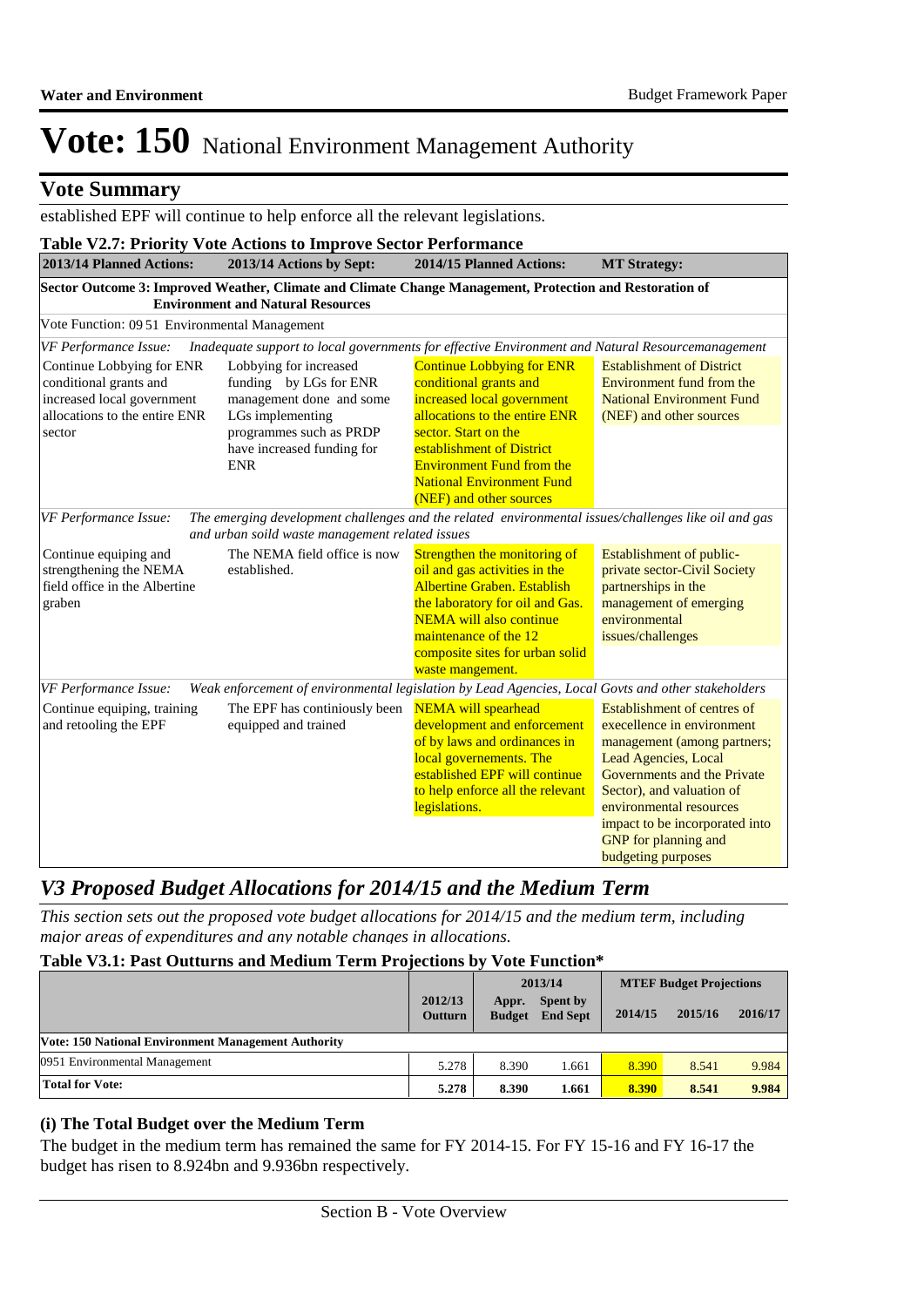## **Vote Summary**

## **(ii) The major expenditure allocations in the Vote for 2014/15**

The vote has got the following major activities and the these are the ones which take up most of the sector expenditures; the vote will ensure Environmental compliance and enforcement of the environmetal laws, regulations, coordination and standards; The vote is going to enhance the institutional capacity of NEMA and its partners. The other area of interest for the vote is to increase access to environmental information,education and public participation will be ensured.

### **(iii) The major planned changes in resource allocations within the Vote for 2014/15**

The changes in table V3.2 are mainly wages which have been lumped up on VF output 4 for easy charge, otherwise no major changes.

### **Table V3.2: Key Changes in Vote Resource Allocation**

| <b>Changes in Budget Allocations and Outputs from 2013/14 Planned Levels:</b><br>2014/15                                                          |                                                                                         | 2015/16 |                           | 2016/17 | <b>Justification for proposed Changes in</b><br><b>Expenditure and Outputs</b> |
|---------------------------------------------------------------------------------------------------------------------------------------------------|-----------------------------------------------------------------------------------------|---------|---------------------------|---------|--------------------------------------------------------------------------------|
| Vote Function:0902 Environmental Management                                                                                                       |                                                                                         |         |                           |         |                                                                                |
| Output:                                                                                                                                           | 0951 02 Environmental compliance and enforcement of the law, regulations and standards  |         |                           |         |                                                                                |
| <b>UShs Bn:</b>                                                                                                                                   | $-0.527$ UShs Bn:                                                                       |         | $-0.467$ UShs Bn:         |         | -0.467 No siginificant changes apart from                                      |
| The changes are mainly in The changes are mainly in                                                                                               |                                                                                         |         | The changes are mainly in |         | explanation above                                                              |
| wages which have been                                                                                                                             | wages which have been                                                                   |         | wages which have been     |         |                                                                                |
| lumped on vote function                                                                                                                           | lumped on vote function                                                                 |         | lumped on vote function   |         |                                                                                |
| <mark>output 4</mark>                                                                                                                             | output 4                                                                                |         | output 4                  |         |                                                                                |
| Output:                                                                                                                                           | 0951 03 Acess to environmental information/education and public participation increased |         |                           |         |                                                                                |
| <b>UShs Bn:</b>                                                                                                                                   | $-0.661$ UShs Bn:                                                                       |         | $-0.412$ UShs Bn:         |         | $-0.412$ The difference is due to the funds                                    |
| The difference is due to the $\Box$ The difference is due to the                                                                                  |                                                                                         |         |                           |         | allocated to the monitoring of oil and                                         |
| funds allocated to the                                                                                                                            | funds allocated to the                                                                  |         |                           |         | gas activities                                                                 |
| monitoring of oil and gas                                                                                                                         | monitoring of oil and gas                                                               |         |                           |         |                                                                                |
| activities                                                                                                                                        | activities                                                                              |         |                           |         |                                                                                |
| <b>Output:</b>                                                                                                                                    | 0951 04 The institutional capacity of NEMA and its partners enhanced                    |         |                           |         |                                                                                |
| <b>UShs Bn:</b>                                                                                                                                   | $1.151$ UShs Bn:                                                                        |         | $1.392$ UShs Bn:          |         | 2.398 For strengthening the institutional                                      |
| These are majorly wages                                                                                                                           | These are majorly wages                                                                 |         | These are majorly wages   |         | capacity of NEMA to cope up with oil                                           |
| lumped from other vote                                                                                                                            | lumped from other vote                                                                  |         | lumped from other vote    |         | and gas challenges                                                             |
| function outputs                                                                                                                                  | function outputs                                                                        |         | function outputs          |         |                                                                                |
| Output:                                                                                                                                           | 0951 05 National, regional and international partnerships and networking strengthened   |         |                           |         |                                                                                |
| <b>UShs Bn:</b>                                                                                                                                   | $0.106$ UShs Bn:                                                                        |         | $0.120$ UShs Bn:          |         | 0.126 No siginificant changes a part from the                                  |
| NEMA will domesticate a                                                                                                                           | NEMA will domesticate a                                                                 |         | NEMA will domesticate a   |         | explanation above                                                              |
| number of international                                                                                                                           | number of international                                                                 |         | number of international   |         |                                                                                |
| treaties ratified by the<br><b>Contract Contract Contract Contract Contract Contract Contract Contract Contract Contract Contract Contract Co</b> | treaties ratified by the                                                                |         | treaties ratified by the  |         |                                                                                |
| government of Uganda                                                                                                                              | government of Uganda                                                                    |         | government of Uganda      |         |                                                                                |

## *V4: Vote Challenges for 2014/15 and the Medium Term*

*This section sets out the major challenges the vote faces in 2014/15 and the medium term which the vote has been unable to address in its spending plans.*

The vote mainly faces two challenges: Limited funding and understaffing. There are a number of environmental issues coming everyday but they cannot be taken care of by the available funds allocated to the vote, moreover the staffing of NEMA is very low. The staffing recommendations cannot be funded by the available wage fund. At present, there are three unfunded priorities, namely: Support to the implementation of the National Biodiversity Strategy and Action Plan, Strengthening the Sound Management of Chemicals in Uganda and Restoration of Lake Victoria Shore Land and Its Immediate Catchment Area. These are currently critical areas which need urgent attention.

### **Table V4.1: Additional Output Funding Requests**

| <b>Additional Requirements for Funding and</b> | <b>Justification of Requirement for</b> |
|------------------------------------------------|-----------------------------------------|
| <b>Outputs in 2014/15:</b>                     | <b>Additional Outputs and Funding</b>   |
| Vote Function:0902 Environmental Management    |                                         |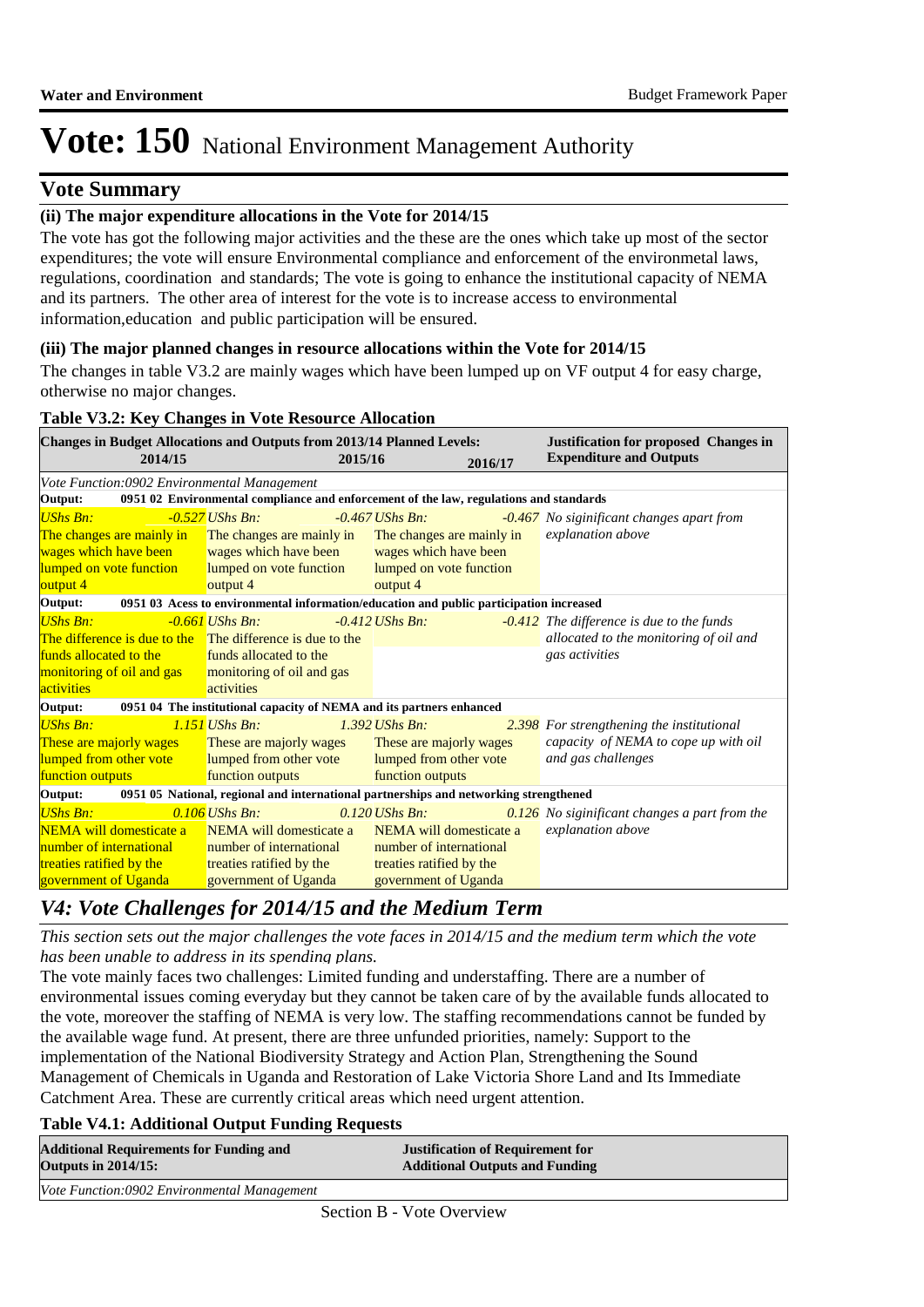## **Vote Summary**

| <b>Additional Requirements for Funding and</b><br><b>Outputs in 2014/15:</b>                                                                                                                      | <b>Justification of Requirement for</b><br><b>Additional Outputs and Funding</b>                                                                                                                                                                                                                                                                                                                                                                                                                                                                                                                                                                                                                                                                                                                                                                                          |  |  |  |  |  |  |
|---------------------------------------------------------------------------------------------------------------------------------------------------------------------------------------------------|---------------------------------------------------------------------------------------------------------------------------------------------------------------------------------------------------------------------------------------------------------------------------------------------------------------------------------------------------------------------------------------------------------------------------------------------------------------------------------------------------------------------------------------------------------------------------------------------------------------------------------------------------------------------------------------------------------------------------------------------------------------------------------------------------------------------------------------------------------------------------|--|--|--|--|--|--|
| 0951 02 Environmental compliance and enforcement of the law, regulations and standards<br>Output:                                                                                                 |                                                                                                                                                                                                                                                                                                                                                                                                                                                                                                                                                                                                                                                                                                                                                                                                                                                                           |  |  |  |  |  |  |
| <b>UShs Bn:</b><br>3.578                                                                                                                                                                          |                                                                                                                                                                                                                                                                                                                                                                                                                                                                                                                                                                                                                                                                                                                                                                                                                                                                           |  |  |  |  |  |  |
| Support to the implementation of the National<br>1.<br><b>Biodiversity Strategy and Action Plan</b>                                                                                               | Support to the implementation of the National Biodiversity<br><b>Strategy and Action Plan:</b>                                                                                                                                                                                                                                                                                                                                                                                                                                                                                                                                                                                                                                                                                                                                                                            |  |  |  |  |  |  |
| <b>Strengthening The Sound Management Of Chemicals In</b><br>$\overline{2}$ .<br><b>Uganda</b><br><b>Restoration Of Lake Victoria Shore Land And Its</b><br>3.<br><b>Immediate Catchment Area</b> | Promoting the sustainable population and use of the environment<br>and natural resources is one eight objectives of the NDP. The<br>project contributes maintaining a rich biodiversity benefiting the<br>present and future generations for socio-economic development<br>and wealth creation in line with NDP objective. At the sectoral<br>level, the project contributes to the objective of increasing the<br>productivity of the natural resource base and sustainable                                                                                                                                                                                                                                                                                                                                                                                              |  |  |  |  |  |  |
|                                                                                                                                                                                                   | utilization of biodiversity                                                                                                                                                                                                                                                                                                                                                                                                                                                                                                                                                                                                                                                                                                                                                                                                                                               |  |  |  |  |  |  |
|                                                                                                                                                                                                   | Strengthening the Sound Management of Chemicals in Uganda:                                                                                                                                                                                                                                                                                                                                                                                                                                                                                                                                                                                                                                                                                                                                                                                                                |  |  |  |  |  |  |
|                                                                                                                                                                                                   | Misuse of chemicals has also negatively affected the fishing and<br>flower industries as a result of traces of chemicals such as Methyl<br>bromide, mercury, and heavy metals have been found in the fish<br>and flower products. This is definitely a consequence of pollution<br>of water bodies due to poor chemicals management within the<br>catchments areas arising from mainly industrial and agricultural<br>activities in such areas. It has also been reported that worrying<br>health disorders such as the increasing incidence of cancers in the<br>country could be attributed to chemicals-related pollution. In view<br>of the above therefore, there is need for immediate action to<br>regulate and appropriately manage chemicals within the country.<br>This is in line with strategy 3 of objective 3 under environmental<br>management in the NDP. |  |  |  |  |  |  |
|                                                                                                                                                                                                   | Restoration of Lake Victoria Shore Land and its Immediate<br>Catchment Area:                                                                                                                                                                                                                                                                                                                                                                                                                                                                                                                                                                                                                                                                                                                                                                                              |  |  |  |  |  |  |
|                                                                                                                                                                                                   | Lake Victoria, the world's second largest freshwater lake stands<br>as the most critical economic resource that links its three riparian<br>countries of Kenya, Uganda and Tanzania as well as Rwanda and<br>Burundi which form part of its drainage basin. The lake and its<br>catchment have a huge investment potential that is yet to be<br>exploited. The key natural resources of the basin include fish,<br>biodiversity, water, land, forests, wildlife and minerals. The<br>designation of the Lake Victoria Basin as an economic growth<br>zone by the EAC Summit (EAC, 1997) was in recognition of the<br>huge investment and development opportunities from these natural<br>resources.                                                                                                                                                                       |  |  |  |  |  |  |

*This section discusses how the vote's plans will address and respond to the cross-cutting policy, issues of gender and equity; HIV/AIDS; and the Environment, and other budgetary issues such as Arrears and NTR..* 

#### **(i) Cross-cutting Policy Issues**

#### *(i) Gender and Equity*

NEMA coordinates and implements projects which have gender-positive impacts; these include solid waste management (reduced disease incidences on children; reducing burdens on mothers), water conservation ( increasing access to safe water; reducing burdens on women) and tree planting for income generation, food security and domestic energy.